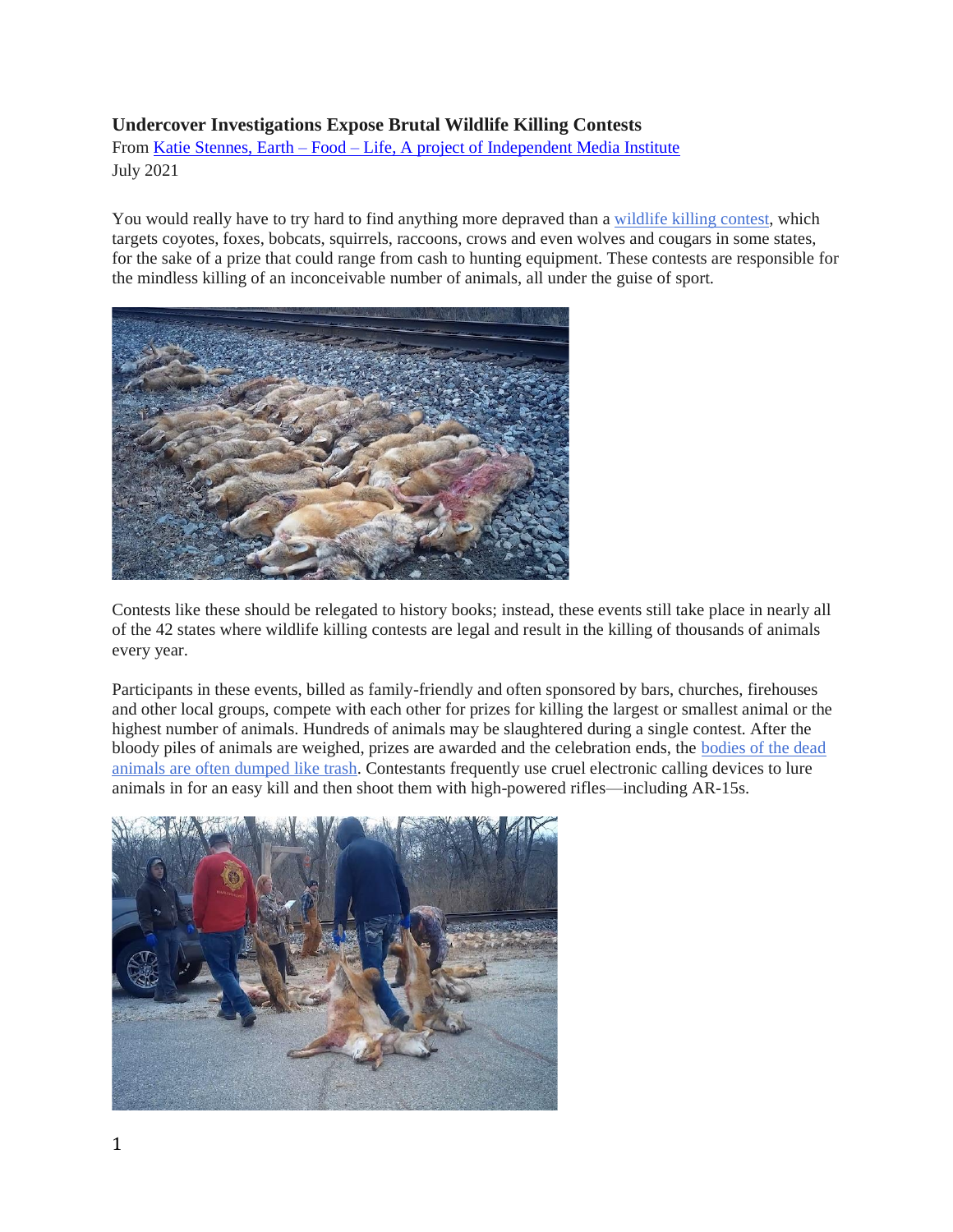Referring to a custom-built rifle, a competitor [in the De Leon Pharmacy and Sporting Goods' Varmint](https://www.humanesociety.org/news/disturbing-undercover-investigation-wildlife-killing-contest-texas-pharmacy-parking-lot)  [Hunt](https://www.humanesociety.org/news/disturbing-undercover-investigation-wildlife-killing-contest-texas-pharmacy-parking-lot) told an investigator from my organization, the Humane Society of the United States (HSUS), that these rifles, "they're like a .22-250 on steroids." He had just used the rifle to gun down animals during the 21-hour contest that culminated in the pharmacy's parking lot on a January morning in Texas. The rifles are "not very fur-friendly," he added as he stood over a row of bloody bodies he had killed. "I wouldn't use something like that if you want to save the fur." To illustrate his point, he nudged a coyote, bragging, "I shot this one up here in the throat from high up and it blew out the whole bottom of his chest."

Other participants at the contest unloaded more dead animals from the trucks, which were outfitted for prime killing with raised decks, cushioned chairs and gun mounts. A team of three men, who called themselves "Dead On," won the event, killing five coyotes, two bobcats, a fox and a raccoon. Contest organizers handed out more than \$3,000 in prize money.

At [another killing contest](https://www.humanesociety.org/news/undercover-investigation-gruesome-wildlife-killing-contest-indiana-fire-department-released) in December 2020 that took place 1,000 miles north of Texas, an HSUS investigator saw firefighters helping to drag dead coyotes to the weighing station in the parking lot of the fire department in Williamsport, Indiana. The grand prize went to those who killed the five heaviest coyotes, with side pots awarded to those who killed the greatest number of coyotes, the "big dog" and the "small dog" (referring to the size of the coyotes). The winning team, which had all its teammates dressed in matching jackets, killed about 16 of the roughly 60 animals lined up for display when the contest ended. One competitor told investigators from the HSUS that he used an AR-15 rifle with night vision, adding, "I enjoy it."



[Other undercover investigations](https://youtu.be/jumXRyrDayE) by the HSUS—in [Maryland,](https://blog.humanesociety.org/2020/02/undercover-investigation-of-maryland-wildlife-killing-contests-reveals-cruelty-indifference-to-animal-suffering.html) [New Jersey,](https://blog.humanesociety.org/2018/05/undercover-video-takes-viewers-into-grisly-world-of-wildlife-killing-contests.html) New York (in [2018](https://www.youtube.com/watch?v=-WipR9Rx0us) and [2020\)](https://blog.humanesociety.org/2020/03/undercover-investigation-exposes-senseless-rush-to-kill-coyotes-at-new-york-wildlife-killing-contest.html), [Oregon](https://blog.humanesociety.org/2019/01/undercover-investigation-exposes-grisly-cruelty-at-oregon-wildlife-killing-contest-lawmakers-move-to-ban-such-events-in-the-state.html) and [Virginia—](https://www.youtube.com/watch?v=jumXRyrDayE)showed similar chilling images of contests, including children playing among dead bodies of animals.

Some of these contests are high stakes. At the [West Texas Big Bobcat Contesti](https://www.wtbbc.org/category/results/)n January, participants vied for \$148,120 in prize money. The jackpot for "Most Grey Fox" killings went to a four-man team that killed 81 foxes in 23 hours.

Competitors spend thousands of dollars on equipment [to achieve an almost absurd advantage.](https://www.humanesociety.org/news/online-wildlife-killing-contests) Electronic calling devices amplified across a field by a loudspeaker lure unsuspecting animals into the open using the sounds of dependent young in distress. These animals can hardly be expected to compete with a team of people armed with spotlights and AR-15-style weapons fitted with precision thermal night vision scopes that "troll" habitat areas, obliterating anything that comes their way.

Killing contests have a cousin in the old-school [pigeon shoots—](https://en.wikipedia.org/wiki/Pigeon-shooting)another contest based on indiscriminate animal slaughter. At a pigeon shoot, the birds are stuffed into spring-loaded boxes, thrust into the air at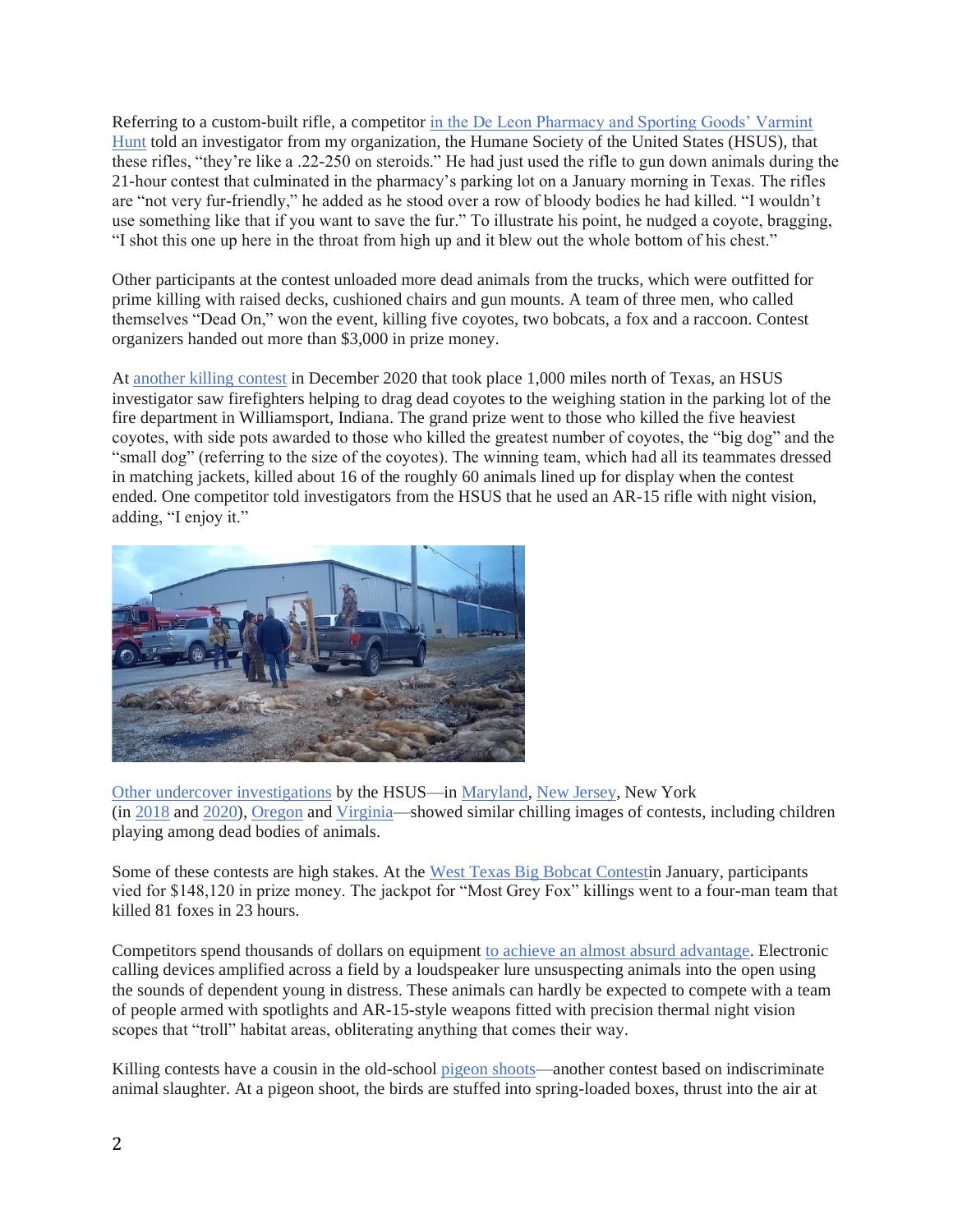the shooter's command and then shot from a short distance—all for thrills and prizes. Only one state— Pennsylvania—still openly [holds](https://www.humanesociety.org/resources/pennsylvania-pigeon-shoots) these pigeon shoots.

Just like pigeon shooters, participants in wildlife killing contests spout false claims that they're doing some act of service for society by ridding the landscape of animals they [deem](https://www.humanesociety.org/sites/default/files/docs/HSUS_Wildlife-Killing-Contests-Toolkit.pdf) as "varmints" and "pests." But it is a fact that these events are for fun and games and [serve no legitimate wildlife management](https://www.humanesociety.org/sites/default/files/docs/WKC%20FAQ.pdf)  [purpose.](https://www.humanesociety.org/sites/default/files/docs/WKC%20FAQ.pdf) The best available science shows that randomly killing animals, especially coyotes, creates problems where there were none.

It sounds counterintuitive but [killing coyotes causes them to proliferate.](https://academic.oup.com/jmammal/article/98/1/1/2977253) In an unexploited coyote pack, typically only the dominant pair reproduces. Kill off a few members, and the pack splinters apart to find other mates. More breeding pairs means more coyotes—and this adds yet another wrinkle. While most coyotes avoid livestock and prefer to munch on rodents, more pups mean more mouths to feed, forcing adult coyotes to find easier targets like sheep just to survive.

It's a "paradoxical relationship"[—kill more coyotes, lose more livestock.](https://smallfarms.oregonstate.edu/using-coyotes-protect-livestock-wait-what) Haphazardly removing coyotes who haven't been proven to threaten livestock before leaves voids that may be filled by coyotes who are more likely to prey on livestock. Most coyotes can even serve as "guard coyotes" for ranchers, keeping other carnivores at bay.

Native carnivores like coyotes and foxes provide a [range of free ecological services](https://www.humanesociety.org/sites/default/files/docs/WKC%20FAQ.pdf) to our communities including controlling rodent and rabbit populations, indirectly contributing to the boosting of plant and bird biodiversity, and scavenging animal carcasses, which keeps our environment clean—and removing them en masse upsets the natural balance of our ecosystems.

We can't make wildlife management decisions based on anecdotes or intuition or cater to misinformation that competitors use to justify their actions—we must follow the science. State wildlife agencies recognize that ethics must come into play, too. The [Arizona Game and Fish Commission](https://www.azgfd.com/agency/commission/) [outlawed](https://www.azcentral.com/story/news/local/arizona/2019/06/21/arizona-game-and-fish-commission-votes-ban-coyote-killing-competitions/1532604001/) these killing contests in 2019. When the commission was still considering the ban, its chairman, Jim Zieler, who is also a hunter, was quoted by the Washington Post as [saying,](https://www.washingtonpost.com/science/2019/05/17/predator-hunting-contests-face-bans-amid-backlash-several-states/) "There has been a lot of social outcry against this, and you can kind of understand why. It's difficult to stand up and defend a practice like this."

Sportsmen and state wildlife agency professionals and commissioners across the country [have echoed](https://www.humanesociety.org/sites/default/files/docs/HSUS_Statements-wildlife-killing-contests.pdf)  similar [sentiments, and some have noted that these contests are damaging the reputation of hunters and](https://www.humanesociety.org/sites/default/files/docs/HSUS_Statements-wildlife-killing-contests.pdf)  [jeopardizing the future of hunting.](https://www.humanesociety.org/sites/default/files/docs/HSUS_Statements-wildlife-killing-contests.pdf) It's a reasonable fear—society's values about wildlife are shifting in favor of greater harmony with nature.

Making matters worse, the pandemic has added another element: [virtual competitions](https://blog.humanesociety.org/2021/02/investigation-finds-online-wildlife-killing-contests-are-thriving-during-pandemic.html) where the killing persists but the judging and participation are online. Contestants living anywhere in the United States can [submit videos of the animals they have killed](https://www.humanesociety.org/news/online-wildlife-killing-contests) nearby, and in these videos the contestants are seen shaking the bodies of the dead animals to show that they have been killed recently. These virtual competitions have also led to new prize categories like "best video of a kill." People from more than 40 states have joined these contest websites, including from states where the contests have been banned. These virtual events take place nearly every weekend.

We certainly can't let this continue without challenge, especially since many hunters share the growing [public disdain](https://www.hcn.org/articles/hunting-faces-an-ethical-reckoning?utm_source=wcn1&utm_medium=email) for wildlife killing contests. They understand that no animal's life should be taken in this cruel manner, and like countless other Americans, they believe that there are limits to what we should permit when it comes to the treatment and use of animals.

The good news is that bills and regulations to prohibit wildlife killing contests are emerging at both the federal and [state levels.](https://www.humanesociety.org/news/ending-slaughter) The reasons to ban these events are supported by [overwhelming evidence,](https://www.humanesociety.org/wildlifekillingcontests) and